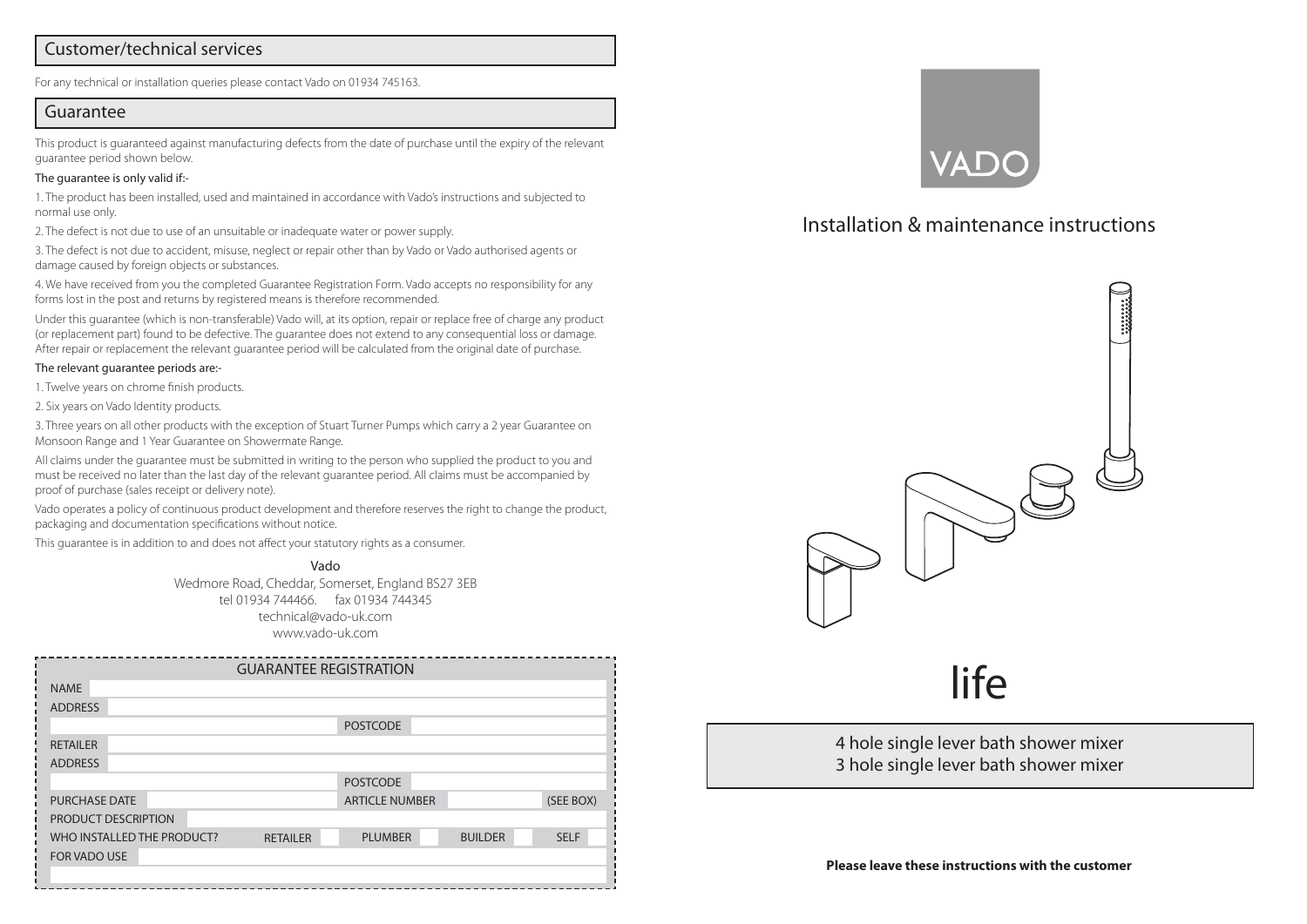# Important - please read

Please read these instructions carefully before starting installation and keep for future reference.

Remove all packaging and check the product for missing parts or damage before starting installation.

Any alterations made to this product and fittings may infringe water regulations and will invalidate the guarantee.

The installation must comply with all Local/National Water Supply Authority Regulations/Byelaws and Building and Plumbing (UK:BS6700) Regulations.

We strongly recommend that you use a qualified and registered plumber.

# General installation

These fittings are mixing devices and therefore water supplies must be reasonably balanced.

Where connections are made to the mains cold water supply, WRC approved single check valves must be fitted to both hot and cold inlets. This is a stated requirement of Water Supply (Water Fittings) Regulations 1999 Schedule 2, Section 6 G15.13.2

Before making any inlet pipe connections, all supply pipes MUST be thoroughly flushed to remove debris. Failure to do so could result in damage or low flow from the mixer unit. Water Supply (Water Fittings) Regulations 1999 Schedule 2 Section 4 G13.1

The fitting of isolating valves to the inlet feeds is advised for ease of maintenance.

Please take great care when installing this mixer not to damage its surface.

Please note if installing in an enclosed environment, access should be left for servicing and maintenance. No costs relating to inadequate access can be accepted.

### Care of the taps

Our products are finished to the highest standard and due care needs to be taken to ensure their looks are retained.

We recommend cleaning all products with a soft damp cloth ONLY and advise strongly against the use of ALL cleaning products i.e. powders and liquids.

If the above instructions are not followed this will invalidate your guarantee in the event of a problem occurring.

#### Operation



#### Maintenance

#### Removing the shower hose.

Should you need to replace the shower hose, unscrew the base ring from the base shroud, remove the plastic sleeve and pull the shower hose through the connecting tube from underneath the unit. Remove the shower hose from the flexible hose coming from the diverter. Fitting a new shower hose.

Place a rubber washer into the nut end of the new hose and connect to the flexible pipe. Push the cone end of the hose up through the connecting tube, clip on the plastic sleeve and screw the base ring back onto the base shroud. Finally connect the new hose to the handset.

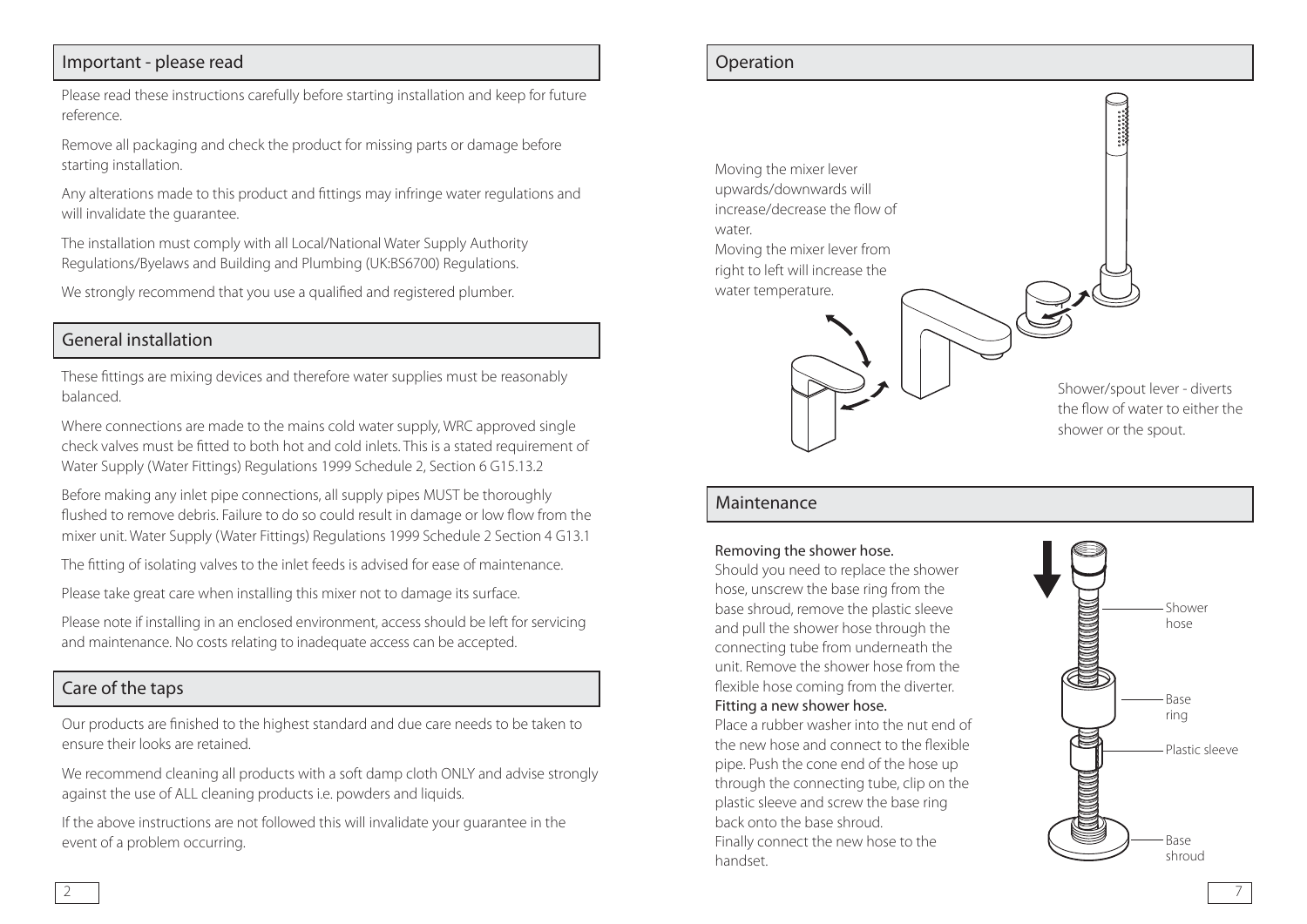# Installation - shower (and optional spout)



Remove the nut, washer and rubber washer from the connecting tube. Push the shower hose and connecting tube down through the hole, make sure the seal is in position in the bottom of the base shroud. From the underside slide on the rubber washer, metal washer and then the nut. Tighten the nut to clamp on the cover plate.

CAUTION: Do not over tighten the nut. Place a rubber washer into the nut end of the shower hose and screw onto the flexible pipe coming from the diverter. Place the rubber washer into the cone end of the hose and screw to the handset. Position the spout in place , and from the underside slide on the rubber washer, and then the washer/nut. Tighten the nut to clamp on the spout.

CAUTION: Do not over tighten the nut.

Connect the spout to the diverter using the large flexible pipe.





#### Operating Specifications

Operating Pressure: Minimum operating pressure 3 bar Maximum operating pressure 5 bar